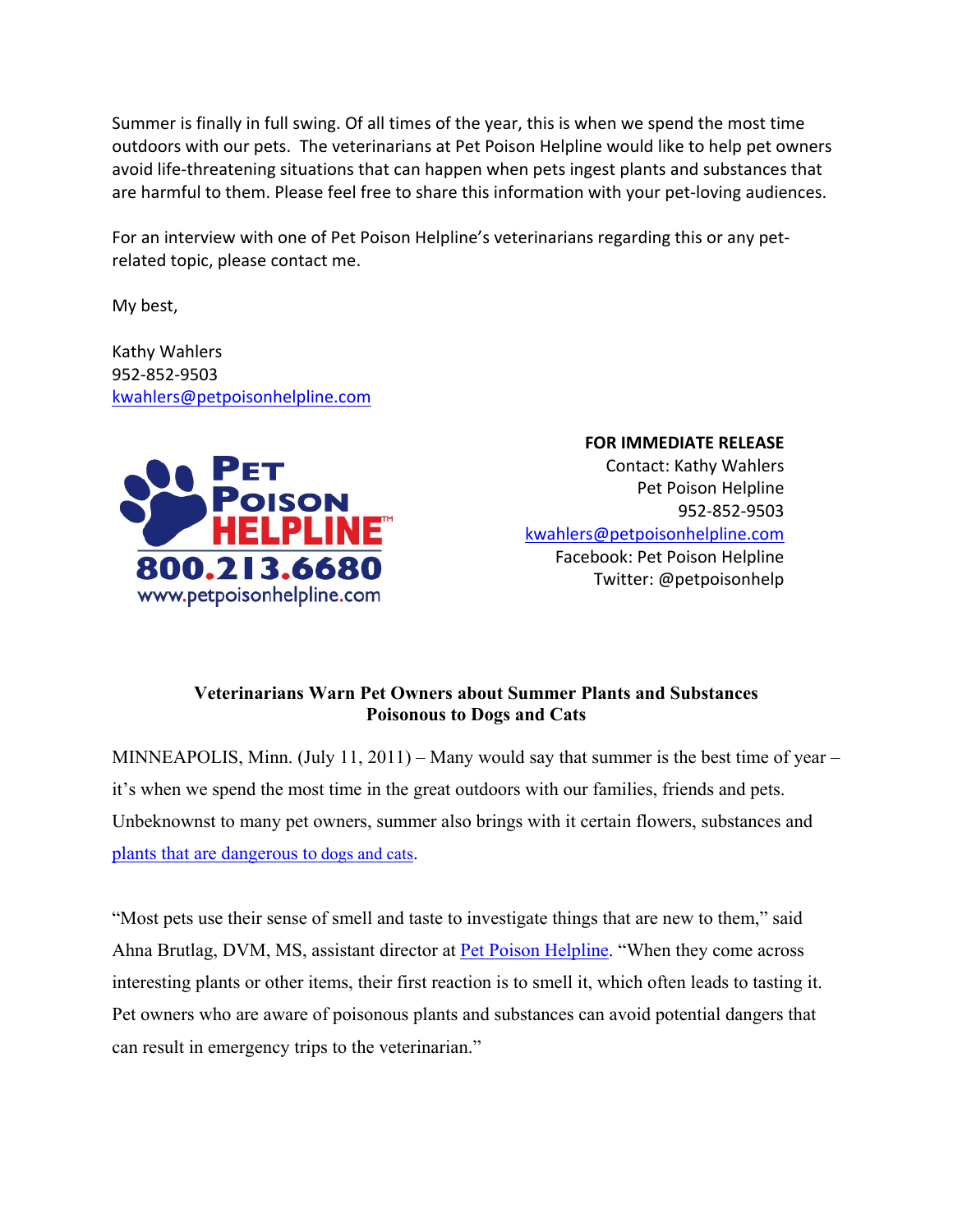Some of the most dangerous summertime plants for pet owners to be aware of are listed below.

## **Sago Palm**

Very popular in warmer climates, this household and outdoor plant can be extremely harmful to pets. All parts of the plant, including the fronds/leaves, nuts and seeds are especially poisonous to dogs. Ingesting just a small amount can cause severe vomiting, bloody stools, damage to the stomach lining, severe liver failure and, in some cases, death. This plant is considered one of the most deadly in dogs and long-term survival is poor when ingested. Without treatment, sago palm poisoning can result in severe, irreversible liver failure. Prompt treatment is always needed for the best prognosis.

#### **Lily of the Valley**

When ingested by pets, the *Convallaria majalis* plant, also known as Lily of the Valley, can cause vomiting, diarrhea, a drop in heart rate, severe cardiac arrhythmias, and possibly seizures. This plant contains cardiac glycosides, which are also used in many human heart medications. Any pet with a known exposure should be examined and evaluated by a veterinarian and treated symptomatically. Treatment may include blood pressure monitoring, heart monitoring, and, in severe cases, an expensive antidote to bind the toxin (e.g. Digibind).

# **Lilies**

Cat owners should be aware of lilies and the dangers they pose. While Peace, Peruvian and Calla lilies cause only minor symptoms when eaten, other more deadly types like the *Lilium* and *Hemerocallis* species (Tiger, Asiatic, Easter, Japanese Show and Day lilies), are highly toxic to cats. Ingesting very small amounts of the plant from grooming the pollen off the fur, or eating as little as two petals or leaves, can result in severe kidney failure. If a cat consumes any part of these lilies, or even drinks the water in the vase, he or she needs immediate veterinary care to prevent kidney failure. Decontamination, such as inducing vomiting and giving binders like activated charcoal, are imperative in the early toxic stages. This is followed by one to two days of intravenous fluid therapy, kidney function monitoring tests and supportive care.

## **Crocuses**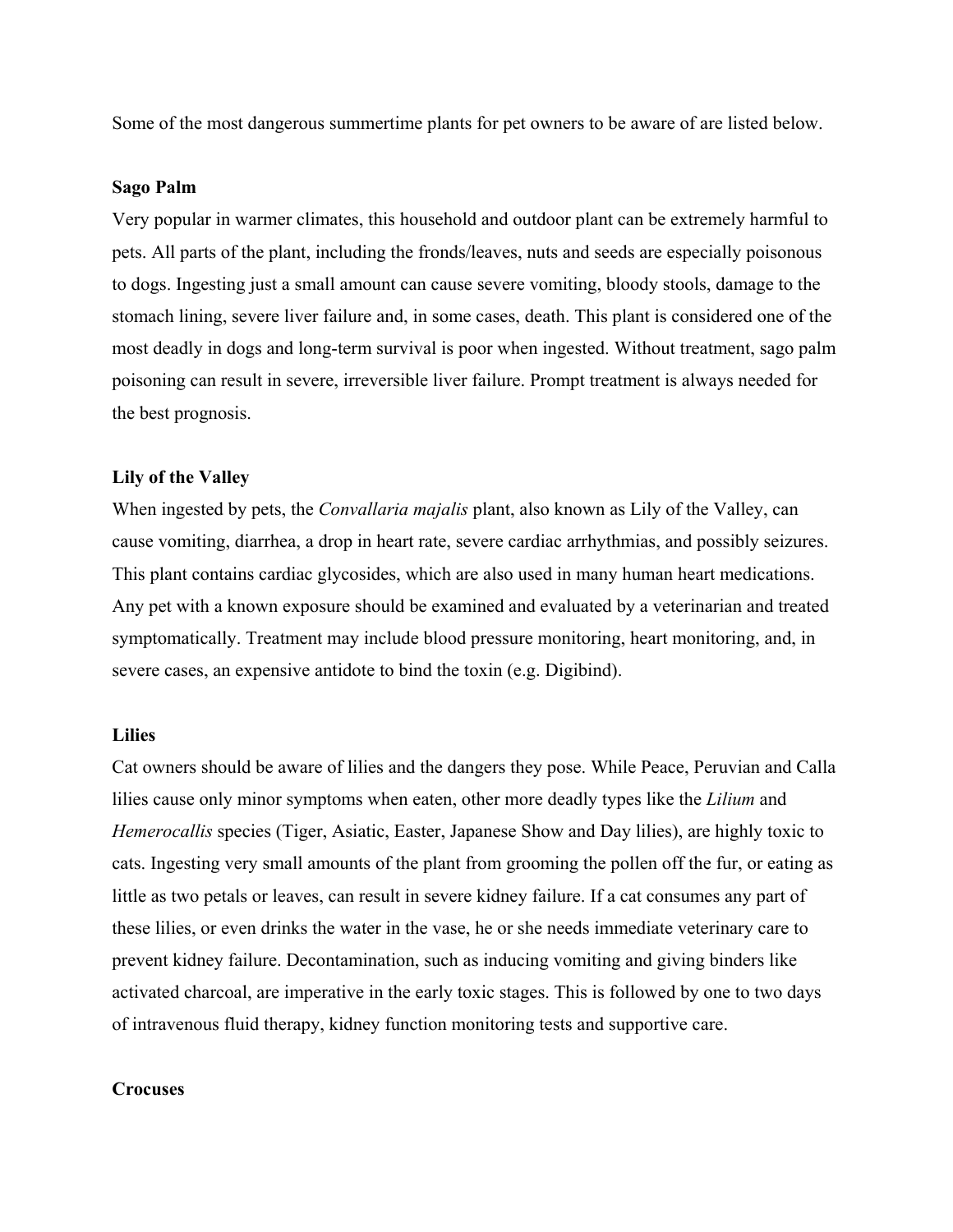There are two types of Crocus plants: one that blooms in the spring and the other in the autumn. The spring plants are more common and cause only gastrointestinal upset accompanied by vomiting and diarrhea in dogs and cats. However, the autumn Crocus, also known as Meadow Saffron or *Colchicum Autumnale*, are highly toxic and can cause severe vomiting, gastrointestinal bleeding, and multisystem organ failure with bone marrow suppression. Symptoms may be seen immediately but can also be delayed for days. If you witness your pet eating a crocus and you are not sure what variety it is, it's best to seek veterinary care immediately for decontamination and treatment.

## **Fertilizers or soil additives**

In addition to flowers and plants, there are other gardening-related dangers that pet owners should be aware of, such as fertilizers and pesticides. While fertilizers are typically fairly safe for pets, those that contain blood meal, bone meal, feather meal and iron may be especially tasty – and dangerous – to them Large ingestions of these products can form a concretion in the stomach, obstructing the gastrointestinal tract and causing severe pancreatitis. Also ingestion of pesticides and insecticides, especially if they contain any organophosphates (e.g., disulfoton found in common rose-care products), can be life-threatening, even when ingested in small amounts.

Enjoy the beautiful gardens and flowers this summer, knowing that you have the knowledge to keep your pets safe. If, however, you think a pet may have ingested something harmful, take action immediately. Contact your veterinarian or Pet Poison Helpline at 1-800-213-6680. Pet Poison Helpline is the most cost-effective animal poison control center in North America charging only \$35 per call, including unlimited follow-up consultations. Pre-program your cell phone with these life-saving numbers in case of emergency.

The veterinarians at Pet Poison Helpline recently produced a video titled "[Garden Dangers to your Pet.](http://petpoisonhelpline.com/Dog-and-Cat-Poisons/outdoor-toxins/)" Additional videos are also [available](http://www.petpoisonhelpline.com/Ask-the-Vet-Videos) on a variety of topics on Pet Poison Helpline's website at <http://www.petpoisonhelpline.com/Ask-the-Vet-Videos>.